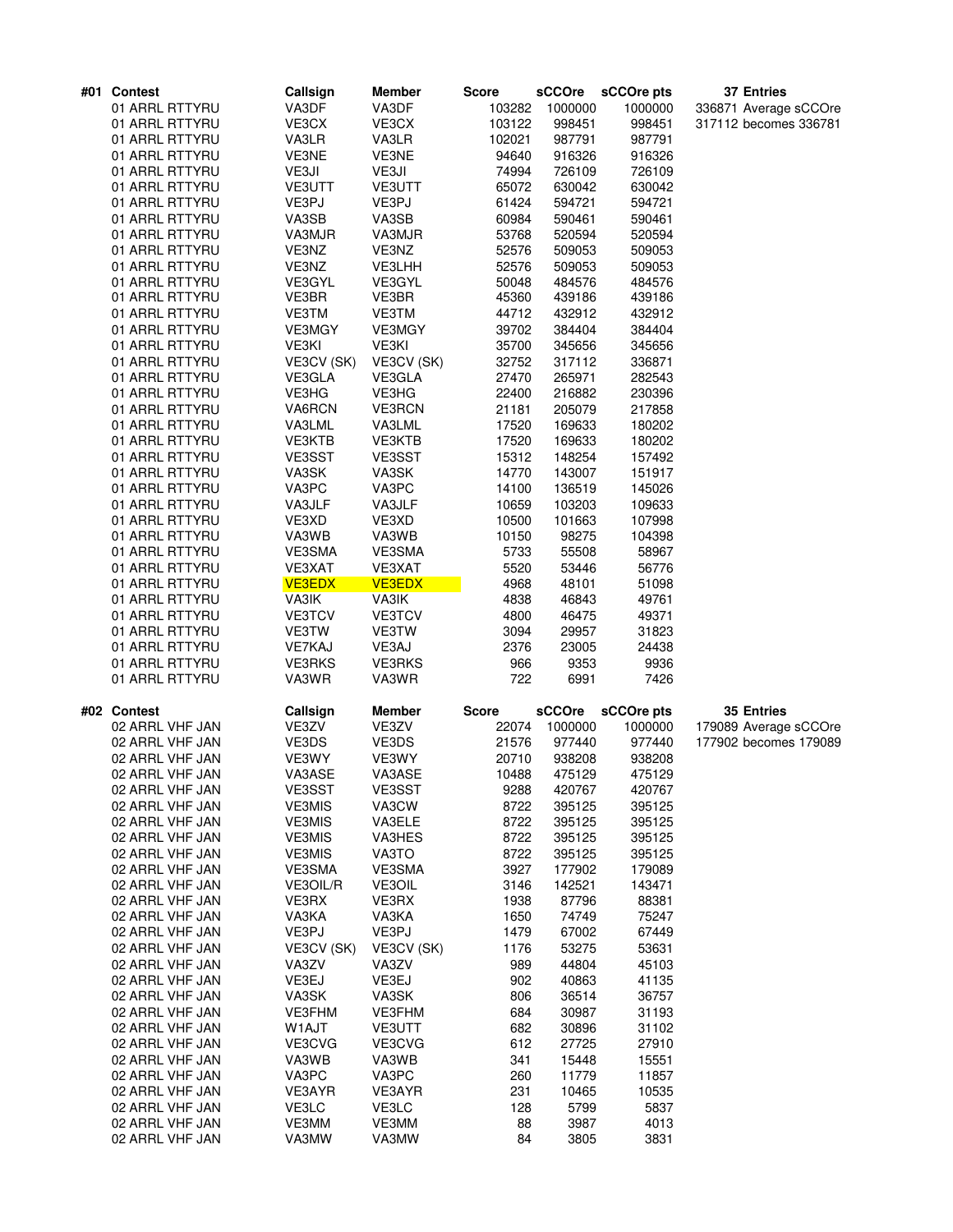| 02 ARRL VHF JAN<br>02 ARRL VHF JAN<br>02 ARRL VHF JAN<br>02 ARRL VHF JAN<br>02 ARRL VHF JAN<br>02 ARRL VHF JAN<br>02 ARRL VHF JAN<br>02 ARRL VHF JAN                                                                                                                                                                                                                                                                                                                                                                                                                                                                                                                                                                                                                                                        | VA3RKM<br>VA3AMX<br>VE3ZY<br>VE3LVW<br><b>VE3RKS</b><br>VA3PAF<br>VE3EG<br>VA6RCN                                                                                                                                                                                                                                                                                                                                                                                            | VA3RKM<br>VA3AMX<br>VE3ZY<br>VE3LVW<br><b>VE3RKS</b><br>VA3PAF<br>VE3EG<br>VE3RCN                                                                                                                                                                                                                                                                                                                                                                                                        | 56<br>55<br>24<br>20<br>20<br>18<br>14<br>8                                                                                                                                                                                                                                                                                                                                                                                                                                     | 2537<br>2492<br>1087<br>906<br>906<br>815<br>634<br>362                                                                                                                                                                                                                                                                                                                                                                                                               | 2554<br>2508<br>1095<br>912<br>912<br>821<br>638<br>365                                                                                                                                                                                                                                                                                                                                                                                                                    |                                                                     |
|-------------------------------------------------------------------------------------------------------------------------------------------------------------------------------------------------------------------------------------------------------------------------------------------------------------------------------------------------------------------------------------------------------------------------------------------------------------------------------------------------------------------------------------------------------------------------------------------------------------------------------------------------------------------------------------------------------------------------------------------------------------------------------------------------------------|------------------------------------------------------------------------------------------------------------------------------------------------------------------------------------------------------------------------------------------------------------------------------------------------------------------------------------------------------------------------------------------------------------------------------------------------------------------------------|------------------------------------------------------------------------------------------------------------------------------------------------------------------------------------------------------------------------------------------------------------------------------------------------------------------------------------------------------------------------------------------------------------------------------------------------------------------------------------------|---------------------------------------------------------------------------------------------------------------------------------------------------------------------------------------------------------------------------------------------------------------------------------------------------------------------------------------------------------------------------------------------------------------------------------------------------------------------------------|-----------------------------------------------------------------------------------------------------------------------------------------------------------------------------------------------------------------------------------------------------------------------------------------------------------------------------------------------------------------------------------------------------------------------------------------------------------------------|----------------------------------------------------------------------------------------------------------------------------------------------------------------------------------------------------------------------------------------------------------------------------------------------------------------------------------------------------------------------------------------------------------------------------------------------------------------------------|---------------------------------------------------------------------|
| #03 Contest<br>03 CQ 160 CW<br>03 CQ 160 CW<br>03 CQ 160 CW<br>03 CQ 160 CW<br>03 CQ 160 CW<br>03 CQ 160 CW<br>03 CQ 160 CW<br>03 CQ 160 CW<br>03 CQ 160 CW<br>03 CQ 160 CW<br>03 CQ 160 CW<br>03 CQ 160 CW<br>03 CQ 160 CW<br>03 CQ 160 CW<br>03 CQ 160 CW<br>03 CQ 160 CW<br>03 CQ 160 CW<br>03 CQ 160 CW<br>03 CQ 160 CW<br>03 CQ 160 CW<br>03 CQ 160 CW<br>03 CQ 160 CW<br>03 CQ 160 CW<br>03 CQ 160 CW<br>03 CQ 160 CW<br>03 CQ 160 CW<br>03 CQ 160 CW<br>03 CQ 160 CW<br>03 CQ 160 CW<br>03 CQ 160 CW<br>03 CQ 160 CW<br>03 CQ 160 CW<br>03 CQ 160 CW<br>03 CQ 160 CW<br>03 CQ 160 CW<br>03 CQ 160 CW<br>03 CQ 160 CW<br>03 CQ 160 CW<br>03 CQ 160 CW<br>03 CQ 160 CW<br>03 CQ 160 CW<br>03 CQ 160 CW<br>03 CQ 160 CW<br>03 CQ 160 CW<br>03 CQ 160 CW<br>03 CQ 160 CW<br>03 CQ 160 CW<br>03 CQ 160 CW | Callsign<br>VE3EJ<br>VE3DZ<br>VE3AT<br>VE3RZ<br>VE3MGY<br>VA3AR<br>VE3JM<br>VE3PN<br>VE3FU<br>VA3DF<br>VE3VN<br>VE3YT<br>VE3CX<br>VE3XL<br>VA3SB<br>VE3BR<br>VE3KP<br>VE3XB<br>VE3AQ<br>VE3VY<br>VA3WB<br>VA3FF<br>VA3EC<br>VE3KI<br>VA3SK<br>VE3YAA<br>VE3YAA<br>VE3MV<br>VE3GFN<br>VE3WG<br>VA3MW<br>W1AJT<br>VE3NZ<br>VE3MA<br>VE3FAS<br><b>VE3FAS</b><br>VE3DS<br>VE3UZ<br>VE3SST<br>VE3JI<br>VA3WU<br>VE3TM<br>VE3KTB<br>VE3SMA<br>VA3RKM<br>VE3DQN<br>VA6RCN<br>VA3TTB | <b>Member</b><br>VE3EJ<br>VE3DZ<br>VE3AT<br>VE3RZ<br>VE3MGY<br>VA3AR<br>VE3JM<br>VE3PN<br>VE3FU<br>VA3DF<br>VE3VN<br>VE3YT<br>VE3CX<br>VE3XL<br>VA3SB<br>VE3BR<br>VE3KP<br>VE3XB<br>VE3AQ<br>VE3VY<br>VA3WB<br>VA3FF<br>VA3EC<br>VE3KI<br>VA3SK<br>VE3DQ<br>VE3EUT<br>VE3MV<br>VE3GFN<br>VE3WG<br>VA3MW<br>VE3UTT<br>VE3NZ<br>VE3MA<br><b>VE3FAS</b><br>VE3MVM<br>VE3DS<br>VE3UZ<br>VE3SST<br>VE3JI<br>VA3WU<br>VE3TM<br>VE3KTB<br>VE3SMA<br>VA3RKM<br>VE3DQN<br><b>VE3RCN</b><br>VA3TTB | <b>Score</b><br>1172313<br>829985<br>808038<br>568458<br>444528<br>372680<br>367736<br>314348<br>306676<br>272620<br>272484<br>259712<br>229880<br>197470<br>187488<br>178791<br>155730<br>155186<br>136059<br>122808<br>120744<br>105655<br>103929<br>103122<br>99198<br>97376<br>97376<br>82222<br>75684<br>75350<br>69440<br>68580<br>54540<br>53946<br>51616<br>51616<br>49700<br>46655<br>32328<br>28353<br>17871<br>13416<br>11600<br>8064<br>6972<br>6095<br>1248<br>640 | sCCOre<br>1000000<br>707989<br>689268<br>484903<br>379189<br>317901<br>313684<br>268143<br>261599<br>232549<br>232433<br>221538<br>196091<br>168445<br>159930<br>152511<br>132840<br>132376<br>116060<br>104757<br>102996<br>90125<br>88653<br>87965<br>84617<br>83063<br>83063<br>70137<br>64560<br>64275<br>59233<br>58500<br>46523<br>46017<br>44029<br>44029<br>42395<br>39797<br>27576<br>24186<br>15244<br>11444<br>9895<br>6879<br>5947<br>5199<br>1065<br>546 | sCCOre pts<br>1000000<br>707989<br>689268<br>484903<br>379189<br>317901<br>313684<br>268143<br>261599<br>232549<br>232433<br>221538<br>196091<br>168445<br>159930<br>157920<br>137551<br>137071<br>120176<br>108472<br>106649<br>93322<br>91797<br>91084<br>87618<br>86009<br>86009<br>72624<br>66849<br>66554<br>61334<br>60574<br>48173<br>47649<br>45591<br>45591<br>43898<br>41209<br>28554<br>25043<br>15785<br>11850<br>10246<br>7123<br>6158<br>5384<br>1102<br>565 | <b>48 Entries</b><br>157920 Average sCCOre<br>152511 becomes 157920 |
| #04 Contest<br>04 CQ WPX RTTY<br>04 CQ WPX RTTY<br>04 CQ WPX RTTY<br>04 CQ WPX RTTY<br>04 CQ WPX RTTY<br>04 CQ WPX RTTY<br>04 CQ WPX RTTY                                                                                                                                                                                                                                                                                                                                                                                                                                                                                                                                                                                                                                                                   | Callsign<br>VA3DF<br>VE3JI<br>VA3LR<br>VE3PJ<br>VE3NE<br>VE3KI<br>VE3MGY                                                                                                                                                                                                                                                                                                                                                                                                     | <b>Member</b><br>VA3DF<br>VE3JI<br>VA3LR<br>VE3PJ<br>VE3NE<br>VE3KI<br>VE3MGY                                                                                                                                                                                                                                                                                                                                                                                                            | <b>Score</b><br>2,081,664<br>1,708,188<br>1,224,108<br>1,123,590<br>1,086,176<br>943,533                                                                                                                                                                                                                                                                                                                                                                                        | sCCOre<br>3,655,410 1,000,000<br>569,475<br>467,304<br>334,876<br>307,377<br>297,142<br>258,120                                                                                                                                                                                                                                                                                                                                                                       | sCCOre pts<br>1,000,000<br>569,475<br>467,304<br>334,876<br>307,377<br>297,142<br>258,120                                                                                                                                                                                                                                                                                                                                                                                  | <b>38 Entries</b><br>129113 Average sCCOre<br>97146 becomes 129113  |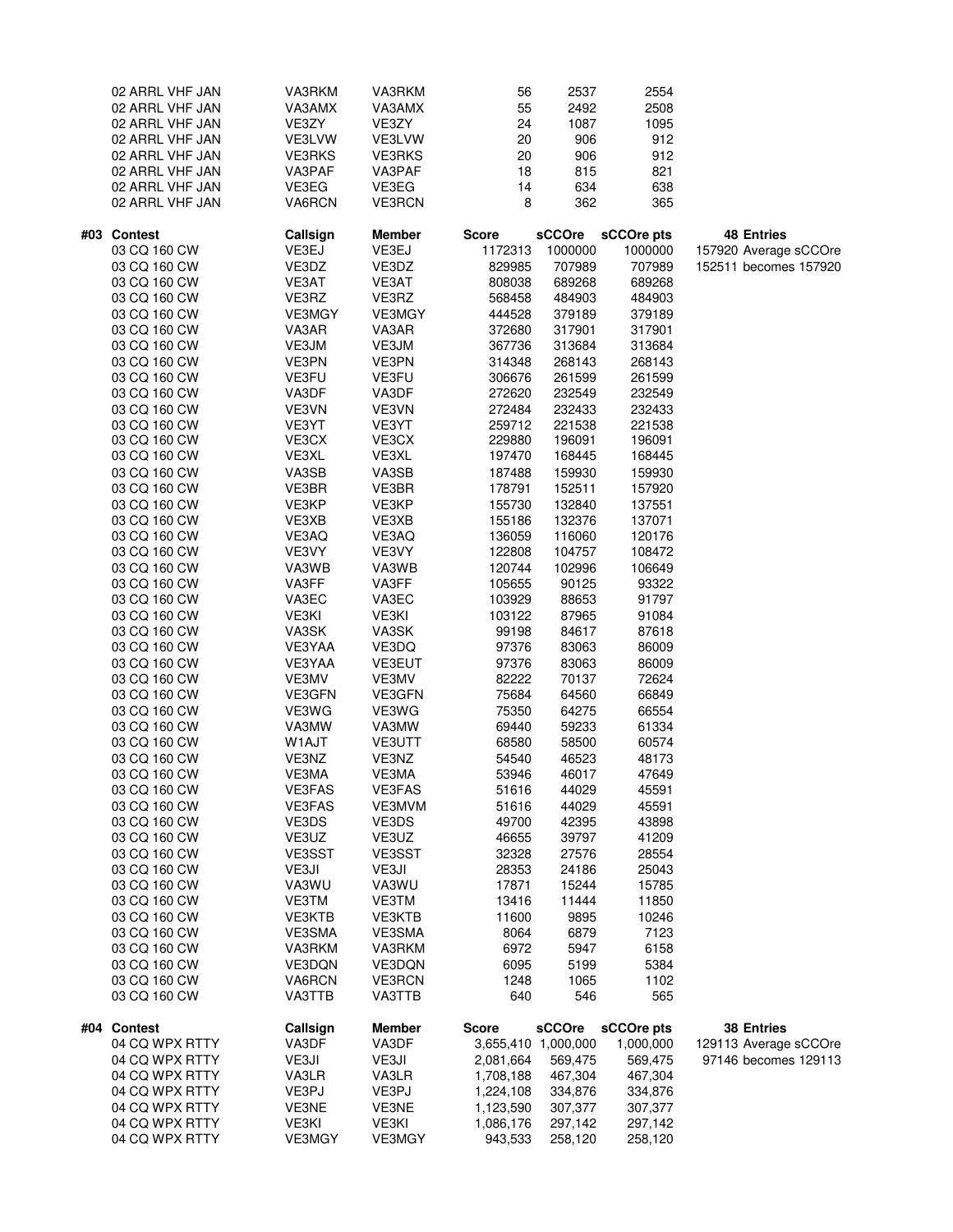|     | 04 CQ WPX RTTY<br>04 CQ WPX RTTY<br>04 CQ WPX RTTY<br>04 CQ WPX RTTY<br>04 CQ WPX RTTY<br>04 CQ WPX RTTY<br>04 CQ WPX RTTY<br>04 CQ WPX RTTY<br>04 CQ WPX RTTY<br>04 CQ WPX RTTY<br>04 CQ WPX RTTY<br>04 CQ WPX RTTY<br>04 CQ WPX RTTY<br>04 CQ WPX RTTY<br>04 CQ WPX RTTY<br>04 CQ WPX RTTY<br>04 CQ WPX RTTY<br>04 CQ WPX RTTY<br>04 CQ WPX RTTY<br>04 CQ WPX RTTY<br>04 CQ WPX RTTY<br>04 CQ WPX RTTY<br>04 CQ WPX RTTY<br>04 CQ WPX RTTY                                                                                                                                                              | VE3DZ<br>VE3GYL<br>VE3TW<br>W1AJT<br>VE3LVW<br><b>VE7KAJ</b><br>VA3FF<br>VE3KTB<br>VE3KTB<br>VE3TM<br>VE3BR<br>VA3IK<br>VA3SB<br>VA3WB<br>VE3WG<br>VE3SST<br>VA3JLF<br>VA6RCN<br>VE3YT<br>VA3MW<br>VA3PAF<br><b>VE3RKS</b><br>VE3NZ<br><b>VE3NFN</b>                                                                                       | VE3DZ<br>VE3GYL<br>VE3TW<br>VE3UTT<br>VE3LVW<br>VE3AJ<br>VA3FF<br>VE3KTB<br>VA3LML<br>VE3TM<br>VE3BR<br>VA3IK<br>VA3SB<br>VA3WB<br>VE3WG<br>VE3SST<br>VA3JLF<br><b>VE3RCN</b><br>VE3YT<br>VA3MW<br>VA3PAF<br><b>VE3RKS</b><br>VE3NZ<br><b>VE3NFN</b>                                                                                             | 824,360<br>655,452<br>620,052<br>615,996<br>355,110<br>351,486<br>333,318<br>273,998<br>273,998<br>245,976<br>181,792<br>180,864<br>171,130<br>161,332<br>155,246<br>123,930<br>97,276<br>87,252<br>76,557<br>55,775<br>47,412<br>42,513<br>36,801<br>27,888                                                                                                                                    | 225,518<br>179,310<br>169,626<br>168,516<br>97,146<br>96,155<br>91,185<br>74,957<br>74,957<br>67,291<br>49,732<br>49,478<br>46,816<br>44,135<br>42,470<br>33,903<br>26,612<br>23,869<br>20,943<br>15,258<br>12,970<br>11,630<br>10,068<br>7,629                                                                                                                                    | 225,518<br>179,310<br>169,626<br>168,516<br>129,113<br>127,795<br>121,190<br>99,622<br>99,622<br>89,433<br>66,097<br>65,760<br>62,220<br>58,658<br>56,445<br>45,059<br>35,368<br>31,724<br>27,835<br>20,279<br>17,238<br>15,457<br>13,380<br>10,140                                                                                                                            |                                                             |
|-----|-----------------------------------------------------------------------------------------------------------------------------------------------------------------------------------------------------------------------------------------------------------------------------------------------------------------------------------------------------------------------------------------------------------------------------------------------------------------------------------------------------------------------------------------------------------------------------------------------------------|--------------------------------------------------------------------------------------------------------------------------------------------------------------------------------------------------------------------------------------------------------------------------------------------------------------------------------------------|--------------------------------------------------------------------------------------------------------------------------------------------------------------------------------------------------------------------------------------------------------------------------------------------------------------------------------------------------|-------------------------------------------------------------------------------------------------------------------------------------------------------------------------------------------------------------------------------------------------------------------------------------------------------------------------------------------------------------------------------------------------|------------------------------------------------------------------------------------------------------------------------------------------------------------------------------------------------------------------------------------------------------------------------------------------------------------------------------------------------------------------------------------|--------------------------------------------------------------------------------------------------------------------------------------------------------------------------------------------------------------------------------------------------------------------------------------------------------------------------------------------------------------------------------|-------------------------------------------------------------|
|     | 04 CQ WPX RTTY<br>04 CQ WPX RTTY<br>04 CQ WPX RTTY<br>04 CQ WPX RTTY<br>04 CQ WPX RTTY                                                                                                                                                                                                                                                                                                                                                                                                                                                                                                                    | VE3XAT<br>VE3EEJ<br>VE3HG<br>VE3XD<br>VA3DKL                                                                                                                                                                                                                                                                                               | VE3XAT<br>VE3EEJ<br>VE3HG<br>VE3XD<br>VA3DKL                                                                                                                                                                                                                                                                                                     | 26,214<br>25,400<br>19,363<br>16,440<br>15,057                                                                                                                                                                                                                                                                                                                                                  | 7,171<br>6,949<br>5,297<br>4,497<br>4,119                                                                                                                                                                                                                                                                                                                                          | 9,531<br>9,235<br>7,040<br>5,977<br>5,475                                                                                                                                                                                                                                                                                                                                      |                                                             |
|     | 04 CQ WPX RTTY<br>04 CQ WPX RTTY                                                                                                                                                                                                                                                                                                                                                                                                                                                                                                                                                                          | VE3SS<br>VA3SK                                                                                                                                                                                                                                                                                                                             | VE3SS<br>VA3SK                                                                                                                                                                                                                                                                                                                                   | 13,167<br>672                                                                                                                                                                                                                                                                                                                                                                                   | 3,602<br>184                                                                                                                                                                                                                                                                                                                                                                       | 4,787<br>244                                                                                                                                                                                                                                                                                                                                                                   |                                                             |
| #05 | Contest<br>05 ARRL DX CW<br>05 ARRL DX CW<br>05 ARRL DX CW<br>05 ARRL DX CW<br>05 ARRL DX CW<br>05 ARRL DX CW<br>05 ARRL DX CW<br>05 ARRL DX CW<br>05 ARRL DX CW<br>05 ARRL DX CW<br>05 ARRL DX CW<br>05 ARRL DX CW<br>05 ARRL DX CW<br>05 ARRL DX CW<br>05 ARRL DX CW<br>05 ARRL DX CW<br>05 ARRL DX CW<br>05 ARRL DX CW<br>05 ARRL DX CW<br>05 ARRL DX CW<br>05 ARRL DX CW<br>05 ARRL DX CW<br>05 ARRL DX CW<br>05 ARRL DX CW<br>05 ARRL DX CW<br>05 ARRL DX CW<br>05 ARRL DX CW<br>05 ARRL DX CW<br>05 ARRL DX CW<br>05 ARRL DX CW<br>05 ARRL DX CW<br>05 ARRL DX CW<br>05 ARRL DX CW<br>05 ARRL DX CW | Callsign<br>VE3EJ<br>VE3JM<br>VE3DZ<br>XL3A<br>VE3VN<br><b>VE3NNT</b><br>VA3DF<br>VE3RZ<br>HP3SS<br>VE3CX<br>W1AJT<br>VA3AR<br>VE3KP<br>VA3FF<br>VE3MM<br>VE3GFN<br>VA3WB<br>VE3TM<br>VE3VY<br>VE3TW<br>VA3SB<br>VA3EC<br>VE3PJ<br>VE3YAA<br>VE3YAA<br>VE3MGY<br>VE3AQ<br>VE3BR<br>VE3WG<br>VE3UZ<br>VE3MV<br>VE3EY<br>VE3CV (SK)<br>VE3IC | <b>Member</b><br>VE3EJ<br>VE3JM<br>VE3DZ<br>VE3AT<br>VE3VN<br><b>VE3NNT</b><br>VA3DF<br>VE3RZ<br>VE3KI<br>VE3CX<br>VE3UTT<br>VA3AR<br>VE3KP<br>VA3FF<br>VE3MM<br>VE3GFN<br>VA3WB<br>VE3TM<br>VE3VY<br>VE3TW<br>VA3SB<br>VA3EC<br>VE3PJ<br>VE3DQ<br>VE3FJ<br>VE3MGY<br>VE3AQ<br>VE3BR<br>VE3WG<br>VE3UZ<br>VE3MV<br>VE3EY<br>VE3CV (SK)<br>VA3DKL | <b>Score</b><br>3,432,660<br>2,646,222<br>2,388,960<br>1,972,794<br>1,855,854<br>1,294,881<br>1,052,520<br>1,008,975<br>646,098<br>550,926<br>384,306<br>299,376<br>298,107<br>253,980<br>253,005<br>212,850<br>203,472<br>198,747<br>185,280<br>169,128<br>162,540<br>143,136<br>140,184<br>140,184<br>100,548<br>86,487<br>84,132<br>82,656<br>79,002<br>76,053<br>70,056<br>69,540<br>68,388 | sCCOre<br>3,646,377 1,000,000<br>941,389<br>725,713<br>655,160<br>541,029<br>508,958<br>355,114<br>288,648<br>276,706<br>177,189<br>151,089<br>105,394<br>82,102<br>81,754<br>69,653<br>69,385<br>58,373<br>55,801<br>54,505<br>50,812<br>46,382<br>44,576<br>39,254<br>38,445<br>38,445<br>27,575<br>23,719<br>23,073<br>22,668<br>21,666<br>20,857<br>19,212<br>19,071<br>18,755 | sCCOre pts<br>1,000,000<br>941,389<br>725,713<br>655,160<br>541,029<br>508,958<br>355,114<br>288,648<br>276,706<br>177,189<br>151,089<br>105,394<br>105,163<br>104,718<br>89,217<br>88,874<br>74,769<br>71,475<br>69,815<br>65,084<br>59,410<br>57,096<br>50,280<br>49,243<br>49,243<br>35,320<br>30,381<br>29,553<br>29,035<br>27,751<br>26,716<br>24,609<br>24,428<br>24,023 | 65 Entries<br>105163 Average sCCOre<br>82102 becomes 105163 |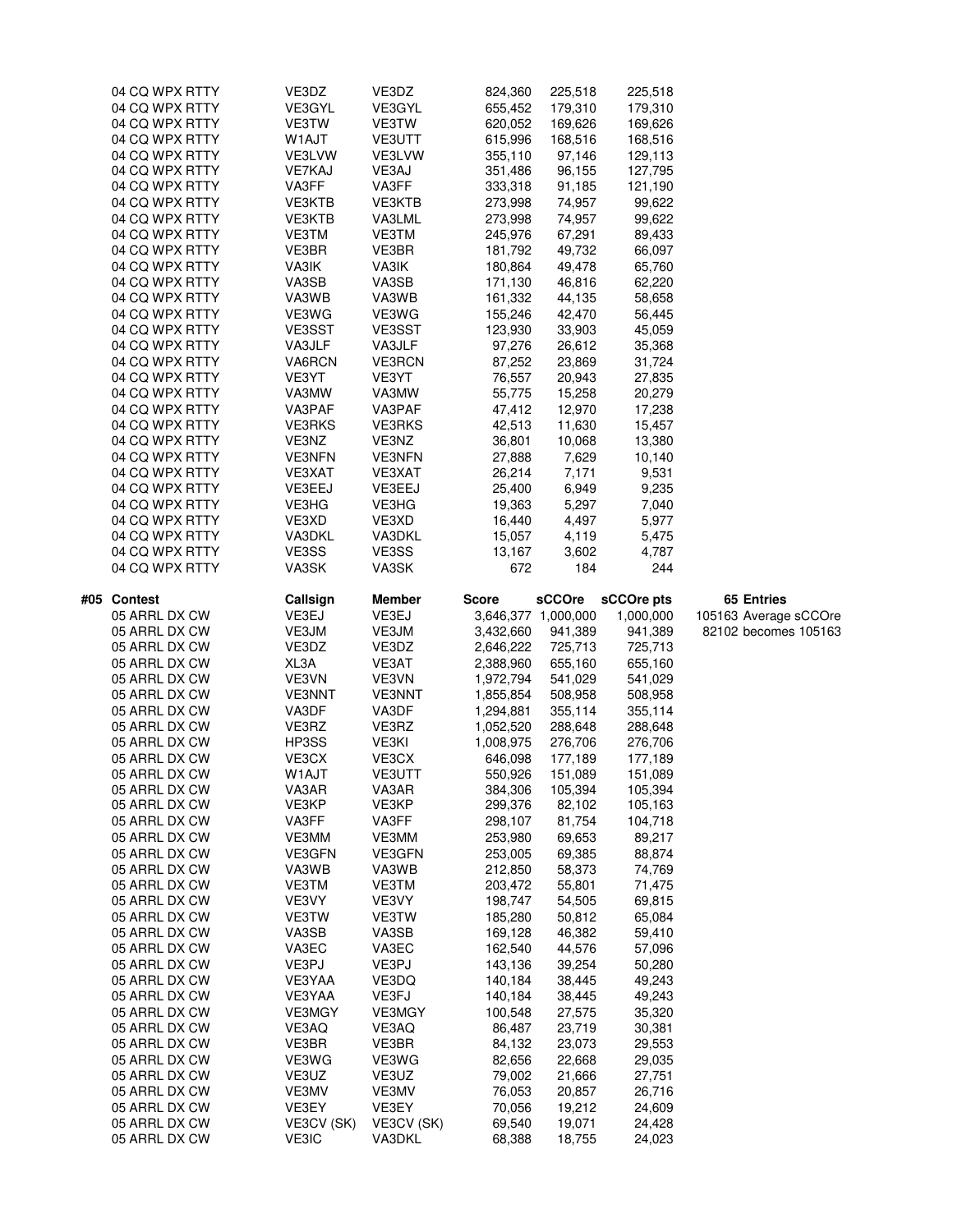|     | 05 ARRL DX CW  | VE3IC          | VE3YT          | 68,388              | 18,755            | 24,023     |                       |
|-----|----------------|----------------|----------------|---------------------|-------------------|------------|-----------------------|
|     | 05 ARRL DX CW  | VE3BW          | VE3BW          | 63,825              | 17,504            | 22,420     |                       |
|     | 05 ARRL DX CW  | VA3CW          | VA3CW          | 58,710              | 16,101            | 20,623     |                       |
|     | 05 ARRL DX CW  | <b>VE3NFN</b>  | <b>VE3NFN</b>  | 56,430              | 15,476            | 19,822     |                       |
|     | 05 ARRL DX CW  | VE3KTB         | VE3KTB         | 42,282              | 11,596            | 14,853     |                       |
|     | 05 ARRL DX CW  | VE3FJ          |                | 39,975              |                   |            |                       |
|     |                |                | VE3FJ          |                     | 10,963            | 14,042     |                       |
|     | 05 ARRL DX CW  | VE3FH          | VE3FH          | 37,680              | 10,334            | 13,236     |                       |
|     | 05 ARRL DX CW  | VE3MA          | VE3MA          | 35,208              | 9,656             | 12,368     |                       |
|     | 05 ARRL DX CW  | VE3TG          | VE3TG          | 31,875              | 8,742             | 11,197     |                       |
|     | 05 ARRL DX CW  | VE3PN          | VE3PN          | 29,058              | 7,969             | 10,207     |                       |
|     | 05 ARRL DX CW  | VA3AMX         | VA3AMX         | 28,914              | 7,930             | 10,157     |                       |
|     | 05 ARRL DX CW  | VA3IK          | VA3IK          | 22,794              | 6,251             | 8,007      |                       |
|     | 05 ARRL DX CW  | VA3FN          | VA3FN          | 22,365              | 6,133             | 7,856      |                       |
|     | 05 ARRL DX CW  | VE3NZ          | VE3NZ          | 20,580              | 5,644             | 7,229      |                       |
|     |                |                |                |                     |                   |            |                       |
|     | 05 ARRL DX CW  | VE3HG          | VE3HG          | 20,085              | 5,508             | 7,055      |                       |
|     | 05 ARRL DX CW  | VE3PQ          | VE3PQ          | 15,792              | 4,331             | 5,547      |                       |
|     | 05 ARRL DX CW  | VE3XKZ         | VE3XKZ         | 13,392              | 3,673             | 4,704      |                       |
|     | 05 ARRL DX CW  | VE3SMA         | VE3SMA         | 10,032              | 2,751             | 3,524      |                       |
|     | 05 ARRL DX CW  | VE3DQN         | VE3DQN         | 6,840               | 1,876             | 2,403      |                       |
|     | 05 ARRL DX CW  | VA3JLF         | VA3JLF         | 6,519               | 1,788             | 2,290      |                       |
|     | 05 ARRL DX CW  | VA3TTB         | VA3TTB         | 6,468               | 1,774             | 2,272      |                       |
|     | 05 ARRL DX CW  | VE3RSA         | VE3RSA         | 6,240               | 1,711             | 2,192      |                       |
|     | 05 ARRL DX CW  | VE3XD          | VE3XD          | 5,247               | 1,439             | 1,843      |                       |
|     |                |                |                |                     |                   |            |                       |
|     | 05 ARRL DX CW  | LU7DW          | VE3AP          | 4,914               | 1,348             | 1,726      |                       |
|     | 05 ARRL DX CW  | VE3KJQ         | VE3KJQ         | 4,320               | 1,185             | 1,518      |                       |
|     | 05 ARRL DX CW  | <b>VE3HEU</b>  | VE3HEU         | 3,999               | 1,097             | 1,405      |                       |
|     | 05 ARRL DX CW  | VE3NR          | VE3NR          | 2,001               | 549               | 703        |                       |
|     | 05 ARRL DX CW  | VA6RCN         | <b>VE3RCN</b>  | 1,764               | 484               | 620        |                       |
|     | 05 ARRL DX CW  | VE7KAJ         | VE3AJ          | 1,755               | 481               | 616        |                       |
|     | 05 ARRL DX CW  | VA3GUY         | VA3GUY         | 300                 | 82                | 105        |                       |
|     | 05 ARRL DX CW  | VE3DTI         | VA3PCJ         | 48                  | 13                | 17         |                       |
|     |                |                |                |                     |                   |            |                       |
| #06 | <b>Contest</b> | Callsign       | Member         | <b>Score</b>        | sCCOre            | sCCOre pts | 26 Entries            |
|     |                | VE3MGY         |                |                     |                   |            |                       |
|     |                |                |                |                     |                   |            |                       |
|     | 06 CQ 160 SSB  |                | VE3MGY         |                     | 188,727 1,000,000 | 1,000,000  | 199539 Average sCCOre |
|     | 06 CQ 160 SSB  | VE3PN          | VE3PN          | 159,544             | 845,369           | 845,369    | 172408 becomes 199539 |
|     | 06 CQ 160 SSB  | VA3AR          | VA3AR          | 104,706             | 554,801           | 554,801    |                       |
|     | 06 CQ 160 SSB  | VE3DZ          | VE3DZ          | 94,900              | 502,843           | 502,843    |                       |
|     | 06 CQ 160 SSB  | VA3AC          | VA3AC          | 94,208              | 499,176           | 499,176    |                       |
|     | 06 CQ 160 SSB  | VE3EJ          | VE3EJ          | 62,452              | 330,912           | 330,912    |                       |
|     | 06 CQ 160 SSB  | VE3PJ          | VE3PJ          | 50,958              | 270,009           | 270,009    |                       |
|     | 06 CQ 160 SSB  | VE3VY          | VE3VY          | 32,538              | 172,408           | 199,539    |                       |
|     | 06 CQ 160 SSB  | VE3RZ          | VE3RZ          | 32,256              | 170,914           | 197,810    |                       |
|     | 06 CQ 160 SSB  | VE3BR          | VE3BR          | 26,350              | 139,620           |            |                       |
|     |                |                |                |                     |                   | 161,591    |                       |
|     | 06 CQ 160 SSB  | VE3WG          | VE3WG          | 26,040              | 137,977           | 159,690    |                       |
|     | 06 CQ 160 SSB  | VE3KP          | VE3KP          | 22,680              | 120,174           | 139,085    |                       |
|     | 06 CQ 160 SSB  | VE3ZV          | VE3ZV          | 14,432              | 76,470            | 88,504     |                       |
|     | 06 CQ 160 SSB  | VA3SB          | VA3SB          | 12,300              | 65,174            | 75,430     |                       |
|     | 06 CQ 160 SSB  | VE3TG          | VE3TG          | 10,800              | 57,226            | 66,231     |                       |
|     | 06 CQ 160 SSB  | VA3WU          | VA3WU          | 9,744               | 51,630            | 59,755     |                       |
|     | 06 CQ 160 SSB  | VE3CNA         | VE3CNA         | 8,888               | 47,094            | 54,506     |                       |
|     | 06 CQ 160 SSB  | VE3OJN         | VE3OJN         | 8,160               | 43,237            | 50,041     |                       |
|     | 06 CQ 160 SSB  | VE3VN          | VE3VN          | 5,192               | 27,511            | 31,840     |                       |
|     | 06 CQ 160 SSB  | VE3SST         | VE3SST         | 4,864               | 25,773            | 29,828     |                       |
|     | 06 CQ 160 SSB  | VE3EUR         | VE3EUR         |                     |                   |            |                       |
|     |                |                |                | 2,864               | 15,175            | 17,563     |                       |
|     | 06 CQ 160 SSB  | VE3LC          | VE3LC          | 2,672               | 14,158            | 16,386     |                       |
|     | 06 CQ 160 SSB  | VE3BK          | VE3BK          | 2,512               | 13,310            | 15,405     |                       |
|     | 06 CQ 160 SSB  | VA3SK          | VA3SK          | 1,053               | 5,579             | 6,458      |                       |
|     | 06 CQ 160 SSB  | VA6RCN         | <b>VE3RCN</b>  | 234                 | 1,240             | 1,435      |                       |
|     | 06 CQ 160 SSB  | VA3MYC         | VE3LJQ         | 45                  | 238               | 276        |                       |
|     |                |                |                |                     |                   |            |                       |
|     | #07 Contest    | Callsign       | <b>Member</b>  | <b>Score</b>        | sCCOre            | sCCOre pts | <b>39 Entries</b>     |
|     | 07 ARRL DX SSB | VE3EJ          | VE3EJ          | 2,276,136 1,000,000 |                   | 1,000,000  | 103326 Average sCCOre |
|     | 07 ARRL DX SSB | XL3A           | VE3AT          | 1,883,007           | 827,282           | 827,282    | 67757 becomes 133326  |
|     | 07 ARRL DX SSB | VE3DZ          | VE3DZ          | 1,341,153           | 589,224           | 589,224    |                       |
|     | 07 ARRL DX SSB | VA3DF          | VA3DF          | 857,304             | 376,649           | 376,649    |                       |
|     | 07 ARRL DX SSB | VE3CX<br>VE3VN | VE3CX<br>VE3VN | 654,192             | 287,413           | 287,413    |                       |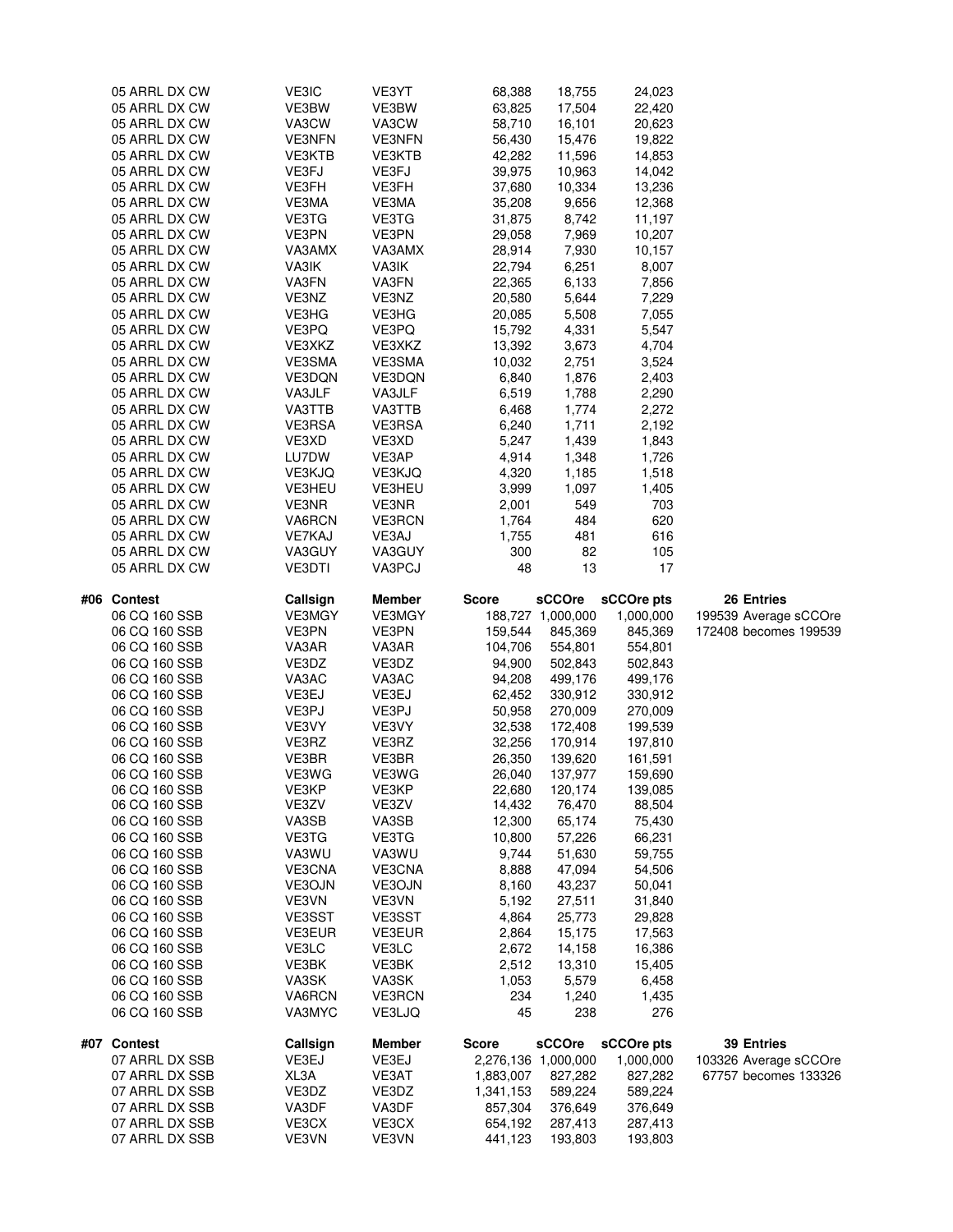| 07 ARRL DX SSB<br>07 ARRL DX SSB<br>07 ARRL DX SSB<br>07 ARRL DX SSB<br>07 ARRL DX SSB<br>07 ARRL DX SSB<br>07 ARRL DX SSB<br>07 ARRL DX SSB<br>07 ARRL DX SSB<br>07 ARRL DX SSB<br>07 ARRL DX SSB<br>07 ARRL DX SSB<br>07 ARRL DX SSB<br>07 ARRL DX SSB<br>07 ARRL DX SSB<br>07 ARRL DX SSB<br>07 ARRL DX SSB<br>07 ARRL DX SSB<br>07 ARRL DX SSB<br>07 ARRL DX SSB<br>07 ARRL DX SSB<br>07 ARRL DX SSB                                                                                                                                                                                                                                                                                                                                                                                      | VE3PJ<br>W1AJT<br>VA3AR<br>VE3OJN<br>VE3KTB<br>VE3TW<br>VE3UZ<br>VE3UZ<br>VE3FJ<br>VA3SB<br>VE3IDT<br>VE3KP<br>VE3TM<br>VE3BR<br>VA3WB<br>VE3CNA<br>VE3TG<br>VA3IK<br>VA3LR<br>VA3DKL<br>VA3AMX<br>VE3FH                                                                                                                  | VE3PJ<br>W1AJT<br>VA3AR<br>VE3OJN<br>VE3KTB<br>VE3TW<br>VE3UZ<br>VE3GYL<br>VE3FJ<br>VA3SB<br>VE3IDT<br>VE3KP<br>VE3TM<br>VE3BR<br>VA3WB<br>VE3CNA<br>VE3TG<br>VA3IK<br>VA3LR<br>VA3DKL<br>VA3AMX<br>VE3FH<br>VE3HZ                                                                                         | 294,150<br>266,742<br>154,224<br>125,280<br>95,634<br>85,176<br>85,020<br>85,020<br>73,128<br>62,244<br>53,064<br>52,716<br>48,906<br>43,488<br>30,351<br>26,496<br>20,988<br>18,144<br>17,628<br>16,677<br>11,322<br>10,374                         | 129,232<br>117,191<br>67,757<br>55,041<br>42,016<br>37,421<br>37,353<br>37,353<br>32,128<br>27,346<br>23,313<br>23,160<br>21,486<br>19,106<br>13,334<br>11,641<br>9,221<br>7,971<br>7,745<br>7,327<br>4,974<br>4,558                                                                                                    | 129,232<br>117,191<br>103,326<br>83,934<br>64,072<br>57,066<br>56,961<br>56,961<br>48,994<br>41,702<br>35,551<br>35,318<br>32,766<br>29,136<br>20,334<br>17,752<br>14,061<br>12,156<br>11,810<br>11,173<br>7,585<br>6,950                                                                                                   |                                                                     |
|-----------------------------------------------------------------------------------------------------------------------------------------------------------------------------------------------------------------------------------------------------------------------------------------------------------------------------------------------------------------------------------------------------------------------------------------------------------------------------------------------------------------------------------------------------------------------------------------------------------------------------------------------------------------------------------------------------------------------------------------------------------------------------------------------|---------------------------------------------------------------------------------------------------------------------------------------------------------------------------------------------------------------------------------------------------------------------------------------------------------------------------|------------------------------------------------------------------------------------------------------------------------------------------------------------------------------------------------------------------------------------------------------------------------------------------------------------|------------------------------------------------------------------------------------------------------------------------------------------------------------------------------------------------------------------------------------------------------|-------------------------------------------------------------------------------------------------------------------------------------------------------------------------------------------------------------------------------------------------------------------------------------------------------------------------|-----------------------------------------------------------------------------------------------------------------------------------------------------------------------------------------------------------------------------------------------------------------------------------------------------------------------------|---------------------------------------------------------------------|
| 07 ARRL DX SSB<br>07 ARRL DX SSB<br>07 ARRL DX SSB<br>07 ARRL DX SSB<br>07 ARRL DX SSB<br>07 ARRL DX SSB<br>07 ARRL DX SSB<br>07 ARRL DX SSB<br>07 ARRL DX SSB<br>07 ARRL DX SSB<br>07 ARRL DX SSB                                                                                                                                                                                                                                                                                                                                                                                                                                                                                                                                                                                            | VE3HZ<br>VA3OV<br>VA3SK<br>VE3VY<br>VE3XKZ<br>VA3PAF<br>VA3EC<br>VE3PN<br><b>VE3RKS</b><br>VA3FN<br>VE7KAJ                                                                                                                                                                                                                | VA3OV<br>VA3SK<br>VE3VY<br>VE3XKZ<br>VA3PAF<br>VA3EC<br>VE3PN<br><b>VE3RKS</b><br>VA3FN<br>VE3AJ                                                                                                                                                                                                           | 7,872<br>7,749<br>5,088<br>5,040<br>5,040<br>4,059<br>3,900<br>2,160<br>1,020<br>396<br>144                                                                                                                                                          | 3,458<br>3,404<br>2,235<br>2,214<br>2,214<br>1,783<br>1,713<br>949<br>448<br>174<br>63                                                                                                                                                                                                                                  | 5,274<br>5,192<br>3,409<br>3,377<br>3,377<br>2,719<br>2,613<br>1,447<br>683<br>265<br>96                                                                                                                                                                                                                                    |                                                                     |
| #08<br><b>Contest</b><br>08 RSBG Commonwealth<br>08 RSBG Commonwealth<br>08 RSBG Commonwealth<br>08 RSBG Commonwealth<br>08 RSBG Commonwealth<br>08 RSBG Commonwealth<br>08 RSBG Commonwealth<br>08 RSBG Commonwealth<br>08 RSBG Commonwealth<br>08 RSBG Commonwealth<br>08 RSBG Commonwealth<br>08 RSBG Commonwealth<br>08 RSBG Commonwealth<br>08 RSBG Commonwealth<br>08 RSBG Commonwealth<br>08 RSBG Commonwealth<br>08 RSBG Commonwealth<br>08 RSBG Commonwealth<br>08 RSBG Commonwealth<br>08 RSBG Commonwealth<br>08 RSBG Commonwealth<br>08 RSBG Commonwealth<br>08 RSBG Commonwealth<br>08 RSBG Commonwealth<br>08 RSBG Commonwealth<br>08 RSBG Commonwealth<br>08 RSBG Commonwealth<br>08 RSBG Commonwealth<br>08 RSBG Commonwealth<br>08 RSBG Commonwealth<br>08 RSBG Commonwealth | Callsign<br>VE3EJ<br>XL3A<br>VE9CB<br>VE3JM<br>VE3DZ<br>VE3RZ<br>VE3KI<br><b>VE3NNT</b><br>VE3BR<br>VA3FF<br>VE3UZ<br>VE3MM<br>VE3VY<br><b>VE3TM</b><br>VA3EC<br>VE3FJ<br><b>VE3MGY</b><br>VE3TG<br>VE3PJ<br>VE3BW<br>VE3ZY<br>VA3AMX<br>VE3KP<br>VA3WB<br>VA3IK<br>VA3GUY<br>VE3TW<br>VE3FH<br>VA3RAC<br>VE3KTB<br>VE3WG | Member<br>VE3EJ<br>VE3AT<br>VE3AAQ<br>VE3JM<br>VE3DZ<br>VE3RZ<br>VE3KI<br>VE3NNT<br>VE3BR<br>VA3FF<br>VE3UZ<br>VE3MM<br>VE3VY<br>VE3TM<br>VA3EC<br>VE3FJ<br>VE3MGY<br>VE3TG<br>VE3PJ<br>VE3BW<br>VE3ZY<br>VA3AMX<br>VE3KP<br>VA3WB<br>VA3IK<br>VA3GUY<br><b>VE3TW</b><br>VE3FH<br>VE3ZI<br>VE3KTB<br>VE3WG | Score<br>8295<br>7155<br>6490<br>6200<br>5575<br>5065<br>4335<br>3965<br>3680<br>2745<br>2710<br>2470<br>2435<br>2150<br>1970<br>1810<br>1720<br>1630<br>1395<br>1375<br>1335<br>1265<br>995<br>945<br>945<br>740<br>725<br>720<br>600<br>550<br>465 | sCCOre<br>1000000<br>862568<br>782399<br>747438<br>672092<br>610609<br>522604<br>477999<br>443641<br>330922<br>326703<br>297770<br>293550<br>259192<br>237492<br>218204<br>207354<br>196504<br>168174<br>165763<br>160940<br>152502<br>119952<br>113924<br>113924<br>89210<br>87402<br>86799<br>72333<br>66305<br>56058 | sCCOre pts<br>1000000<br>862568<br>782399<br>747438<br>672092<br>610609<br>522604<br>477999<br>443641<br>330922<br>326703<br>297770<br>293550<br>281595<br>258020<br>237064<br>225276<br>213489<br>182710<br>180090<br>174851<br>165683<br>130320<br>123771<br>123771<br>96921<br>94957<br>94302<br>78585<br>72036<br>60903 | <b>36 Entries</b><br>281595 Average sCCOre<br>259192 becomes 281595 |